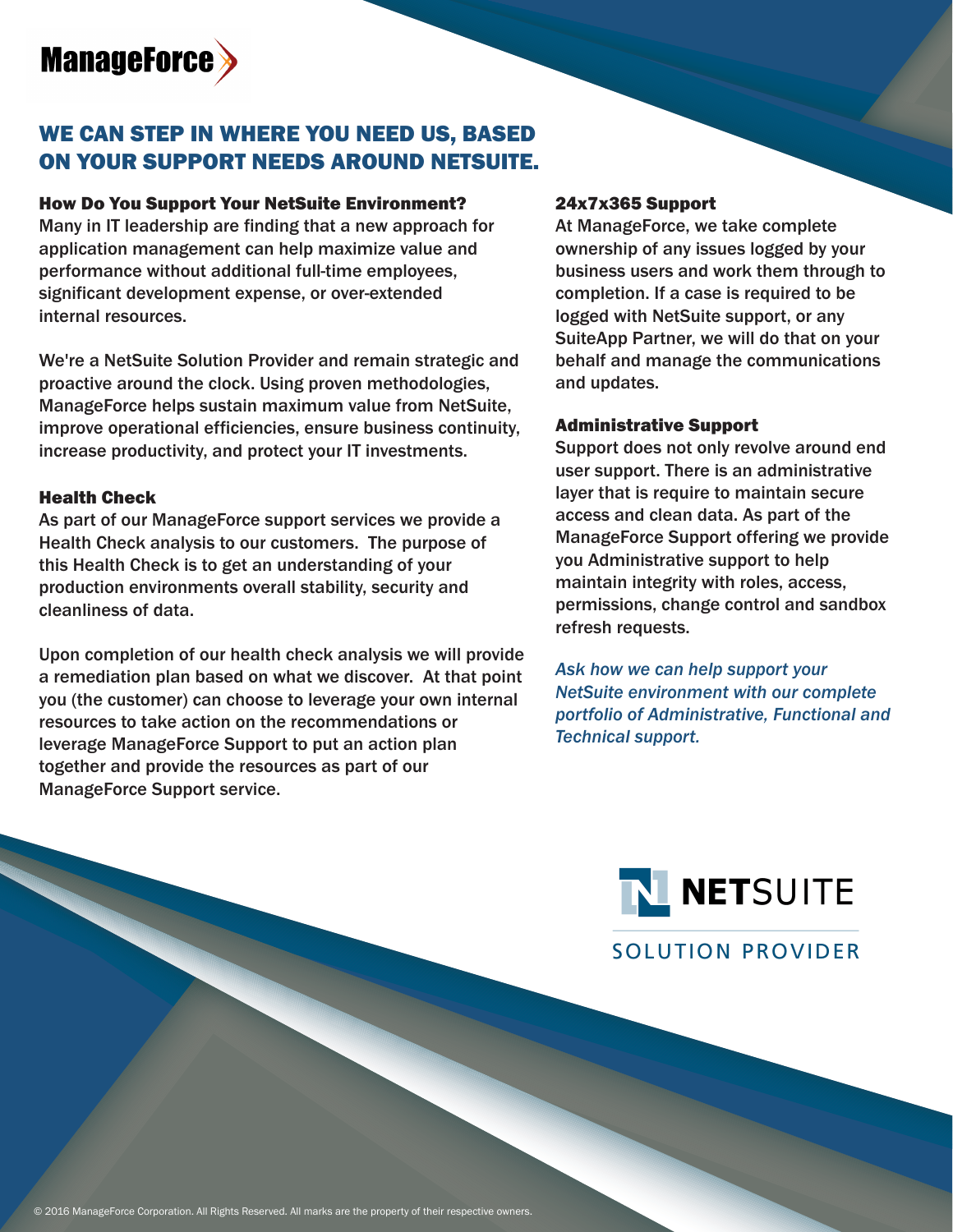### A COMPLETE SOLUTION

Implementing NetSuite was a great decision to start moving your company in to the Cloud. You have alleviated a lot of cost and effort affiliated with supporting a traditional ERP system, but there is still the need to make sure business processes are transacting properly, users are comfortable and understand how to use the system and issues are resolved. Even with a Cloud ERP, there is still a level of support needed and that is where ManageForce comes in. We've leveraged our years of experience implementing and supporting customers to build a solid administrative and support service that allows you to focus on your business, not managing an ERP system. We have a complete solution from Health Check to Transition to Support!

#### Transition Plan

Similar to an implementation, supporting a company's production environment requires an understanding of key business processes, pain points and visibility into their roadmap. As part of the ManageForce Support service we leverage our Transition Plan to make sure the onboarding process is seamless and a proper knowledge transfer is done. Our Transition Plan is similar to a Discovery phase of an implementation and can be done on-site or remotely, depending on the size and scope.

#### SuiteBuilder Support

NetSuite is a very flexible and customizable application. Along with this flexibility comes the desire to create custom fields, list of values, form layouts, etc. As part of our ManageForce Support service we can assist with these requests and make sure a best practices approach is being followed. We will work with your change control process for review and validation before moving anything in to your Production environment.

#### Regression Testing

Twice a year NetSuite will have point release upgrades. As each one is planned NetSuite will provide you with details on new functionality included in the new release as well as access to a Release Preview environment. The Release Preview environment becomes available to you six weeks prior to your upgrade date so you can do regression testing and work out any potential issues. As part of the ManageForce Support service we can leverage your test plans to assist with this regression testing and problem resolution.

**MANAGEFORCE.COM INFO@MANAGEFORCE.COM 877-351-4491**